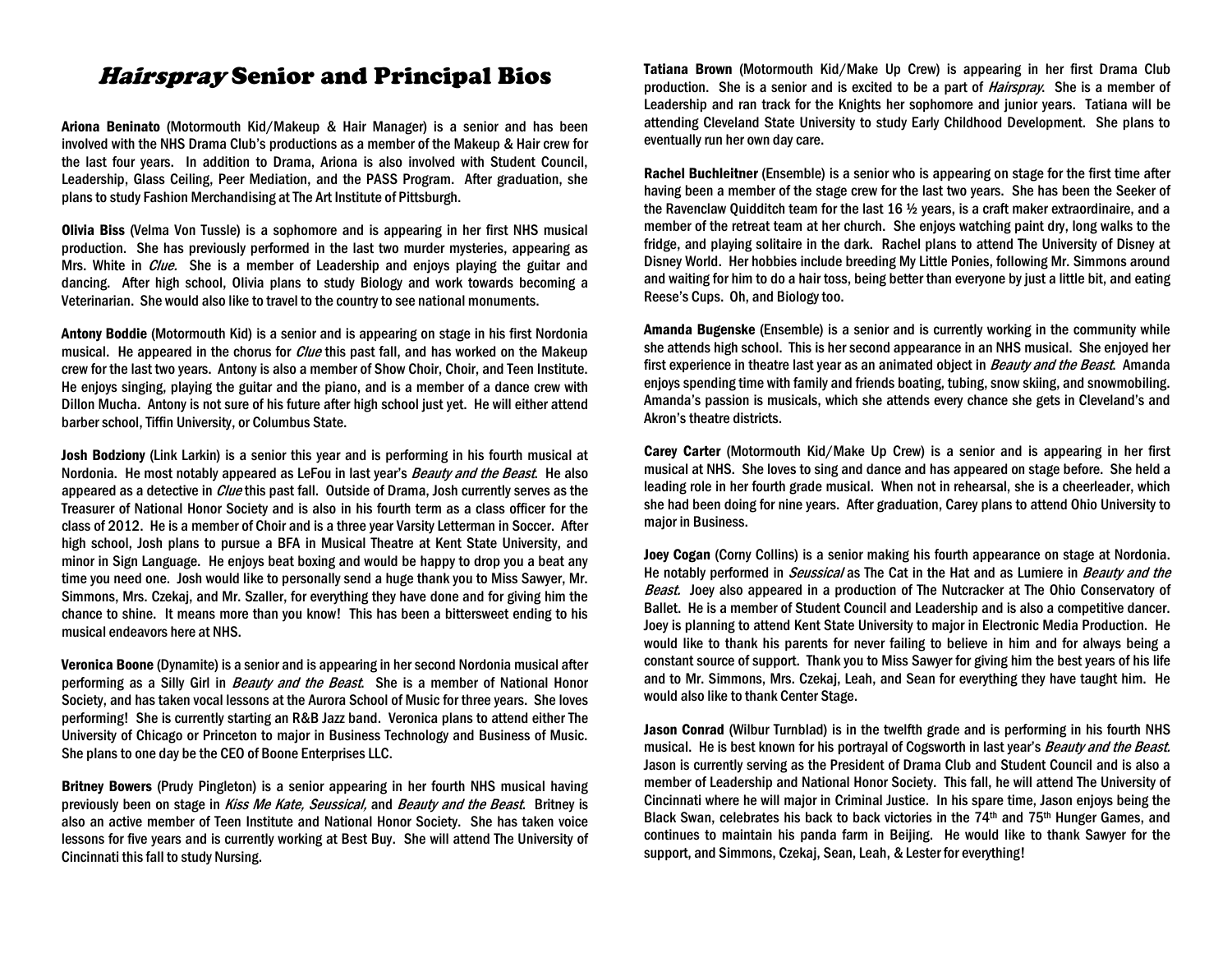Megan Fuqua (Backstage Crew) is a rookie to the musicals, this is her first year working on crew. She enjoys driving, people watching, and yelling out the window at people. Megan will be attending The University of Akron after graduation to study Education.

TKeyah Grier (Motormouth Kid/Makeup & Hair Manager) is making her NHS stage debut this year in *Hairspray*. She has previously been a member of the Makeup & Hair crew for three years, serving as manager for two. She plays Volleyball and Basketball, and runs Track for Nordonia. TKeyah is also involved with National Honor Society, Leadership, and Yearbook. This fall, she will attend The University of Cincinnati where she will study Health Sciences and Spanish. She also plans to play club volleyball.

Jason Howie (Harriman F. Spritzer) is a senior and is performing in his second Nordonia musical production. Last year he played Monsieur D'Arque in *Beauty and the Beast*. He also took on the role of Mr. Green in *Clue* this past fall. He has been a member of both the Symphonic and Show Choirs for the last three years. Jason plays the drums and has taken voice lessons from Julie Pickering for about a year. He will attend either Kent State University or Tiffin University after high school to study Music.

Emma Hurst (Stage Manager) has worked as a member of the Backstage Crew for the last four years with this being her first year as crew manager. Long walks in the park with Holly, Jess, and Megan, long drives to nowhere, singing in the car, and watching the grass grow are some of her favorite pastimes. Emma is also an avid stargazer. She will pursue a career in Early Childhood Education at Kent State University this fall.

Travis Johnson (Seaweed J Stubbs) is a senior and is appearing in his first Drama Club musical production. He is a two year member of Show Choir and has been on the Bowling team for three years. He likes dancing for fun and singing. After graduation, Travis will attend Tiffin University to study Business Management.

Rachael Karlozi (Tracy Turnblad) is making her fifth appearance in a Nordonia musical. She has appeared in *Grease, Kiss Me Kate, Seussical*, and *Beauty and the Beast* in which she played the role of Mrs. Potts. She is a member of National Honor Society, International Thespian Society, and enjoys volunteering at her church. She would like to thank Mr. Simmons for being such a supportive force in her pursuit of knowledge in Whale Studies. She is thrilled to be pursuing her doctorate in Orca Linguistics. A little known secret, Rachael is actually the real life inspiration for the recent silver screen blockbuster, Big Miracle. She will be attending Kent State University to study Fashion Merchandising.

Emilee Kempke (Principal) is a senior appearing in her second show after having been a Who in *Seussical*. She has also been a member of the stage crew for two years, most memorably serving as the scenic painter of awesomeness with last year's trees. Emilee is the Keeper for the Ravenclaw Quidditch Team and spends a lot of her time pining over British actors. Emilee is Mr. Simmons's hero, a role which she takes very seriously. She will be attending Clown College with the hopes of finding her soul mate. If that doesn't work out she will resort to her backup of attending Bowling Green to study Biology which she hopes will lead to a career as a Forensic Pathologist.

Bri Lewis (Ensemble) is in the twelfth grade and is appearing in her fourth consecutive musical production at NHS. She has previously appeared in *Kiss Me Kate* as a Lady of the Court, as a Tiger in *Seussical*, and in *Beauty and the Beast* as the enchanted Measuring Spoons. Bri has also been a member of the Summit Choral Society for nine years and the Summit Touring Choir for four. She plans to attend John Carroll University this fall to pursue a degree in Early Childhood Education.

Nicole Lungaro (Brenda) is making her Nordonia Drama debut this year in *Hairspray*. She transferred to Nordonia this year from Trinity High School where she participated in several sports, including Soccer, Track, and Cheerleading. She enjoys singing and dancing for fun! Nicole will be attending The University of Akron this fall in their Pre Veterinary program.

Kevin McMichael (Edna Turnblad) is in the tenth grade and is already performing in his third musical production at NHS. He has previously appeared in *Seussical* as a Cadet and *Beauty* and the Beast as a waiter, the Book Seller, and the Young Prince. He also appeared as Professor Plum in last fall's *Clue*. Kevin is an active member of Student Council, Teen Institute, Peer Mediation, and Leadership Council. He has been taking voice lessons from Mrs. Workman for two years and is involved with his church youth group. After high school, Kevin plans to continue his involvement with the arts, although he is unclear at this time as to what that will be.

Cheyenne Montesano (Ensemble) is a senior and is performing in her fourth Nordonia show having already been in Kiss Me Kate, Seussical, and Beauty and the Beast. In addition to Drama, Cheyenne is involved with Date Knight and Academic Challenge. She likes spending time with her family and reading. She can always be seen with a book in her hand. Cheyenne plans to attend college for Dental Hygiene.

Layla Morris (Little Inez) is a freshman this year appearing in her first Nordonia production. She has previously performed in a production of *Porgy and Bess.* She is involved with numerous activities including Golf, Track, Show Choir, and Band. Layla considers herself a hard working girl who loves adventure and socializing. She hopes to attend Ohio State University after high school to study Pre Law.

Alex Nolen (Mr. Pinky) is a senior and this is his fourth performance in a NHS musical. He has been in Kiss Me Kate, Seussical, and last year's Beauty and the Beast. Outside of Drama, Alex enjoys juggling, yo-yoing, and playing DDR. He currently works at the Macedonia Recreation Center. Alex plans to attend Tri C for a year and then Kent State University. He is unsure of what he wants to study at this time.

Jess Phillippi (Backstage Crew) is a newcomer to NHS musicals. She is a senior and is working on her first show as a member of the Backstage Crew. She loves long walks in the park, drives to nowhere, people watching, and singing in the car with Holly, Emma, and Megan. Jess was a member of the Nordonia Soccer Team until her sports career was halted by injury number 72,564,951,394. She plans to attend The University of Akron to study Biology.